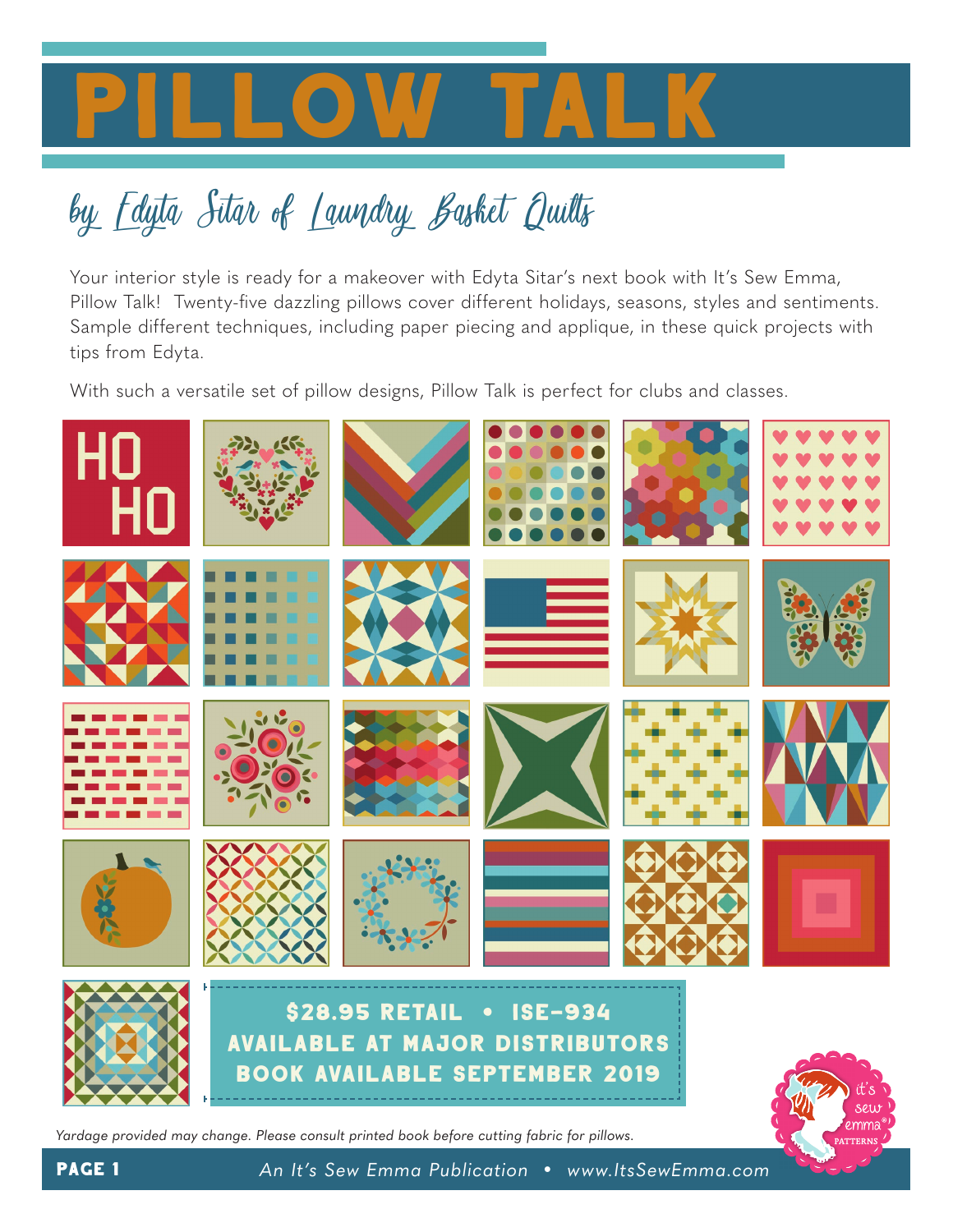| <b>SKU</b> | <b>Butterfly</b> | Chevron     | Dot Dot Dot  | Flower Garden | Heart's Content | Into the Blue        |
|------------|------------------|-------------|--------------|---------------|-----------------|----------------------|
| 9057-B     |                  |             | 10" square   | Fat Eighth    |                 | 10" square           |
| 9057-B1    | 10" square       | Fat Eighth  | 10" square   | 10" square    |                 | 10" square           |
| 9057-B2    |                  |             | 5" square    | Fat Eighth    |                 |                      |
| 9057-B3    | 10" square       | Fat Eighth  | 5" square    | Fat Eighth    |                 | 10" square           |
| 9057-B4    |                  | Fat Eighth  | 5" square    | Fat Eighth    |                 | 10" square           |
| 9057-C     |                  | Fat Quarter | Fat Eighth   |               |                 |                      |
| 9057-C1    |                  |             | 10" square   |               |                 |                      |
| 9057-C2    |                  |             | 5" square    |               |                 | 10" square           |
| 9057-E     |                  |             | 5" square    | Fat Eighth    | Fat Quarter     |                      |
| 9057-E1    |                  |             | 5" square    |               |                 |                      |
| 9057-E2    |                  |             | 5" square    |               | 10" square      |                      |
| 9057-G     | 10" square       |             | 5" square    |               |                 |                      |
| 9057-G1    | 10" square       | Fat Eighth  | 10" square   | Fat Eighth    |                 |                      |
| 9057-G2    |                  | 10" square  | 5" square    | 10" square    |                 |                      |
| 9057-G3    | 10" square       |             | 5" square    |               |                 |                      |
| 9057-G4    | 10" square       |             | 5" square    |               |                 |                      |
| 9057-L     |                  | Fat Eighth  | Fat Eighth   | Fat Quarter   | % yard          |                      |
| 9057-L1    |                  |             | Fat Eighth   |               |                 |                      |
| 9057-N     |                  |             | Fat Eighth   |               |                 | 1/ <sub>2</sub> yard |
| 9057-N1    | Fat Quarter      |             | Fat Eighth   |               |                 |                      |
| 9057-O     |                  |             | $5''$ square |               |                 |                      |
| 9057-O1    |                  | Fat Eighth  | 5" square    | Fat Eighth    |                 |                      |
| 9057-O2    | 10" square       | Fat Eighth  | 5" square    |               |                 |                      |
| 9057-P     |                  | 10" square  | 5" square    | Fat Eighth    |                 |                      |
| 9057-P1    |                  | Fat Eighth  | 5" square    | Fat Eighth    |                 |                      |
| 9057-P2    |                  | Fat Eighth  | 5" square    | 10" square    |                 |                      |
| 9057-R     |                  |             | 5" square    |               |                 |                      |
| 9057-R1    |                  |             | 5" square    | Fat Eighth    |                 |                      |
| 9057-R2    |                  |             | 5" square    |               |                 |                      |
| 9057-T     |                  |             | 10" square   |               |                 |                      |
| 9057-T1    |                  |             | 5" square    |               |                 |                      |
| 9057-T2    | % yard           |             | 10" square   |               |                 | 10" square           |
| 9057-V     | 10" square       |             | 5" square    |               |                 |                      |
| 9057-Y     | 10" square       |             | 5" square    | 10" square    |                 |                      |
| 9057-Y1    |                  |             | 5" square    | Fat Eighth    |                 |                      |
| 9057-Y2    |                  |             |              | Fat Eighth    |                 |                      |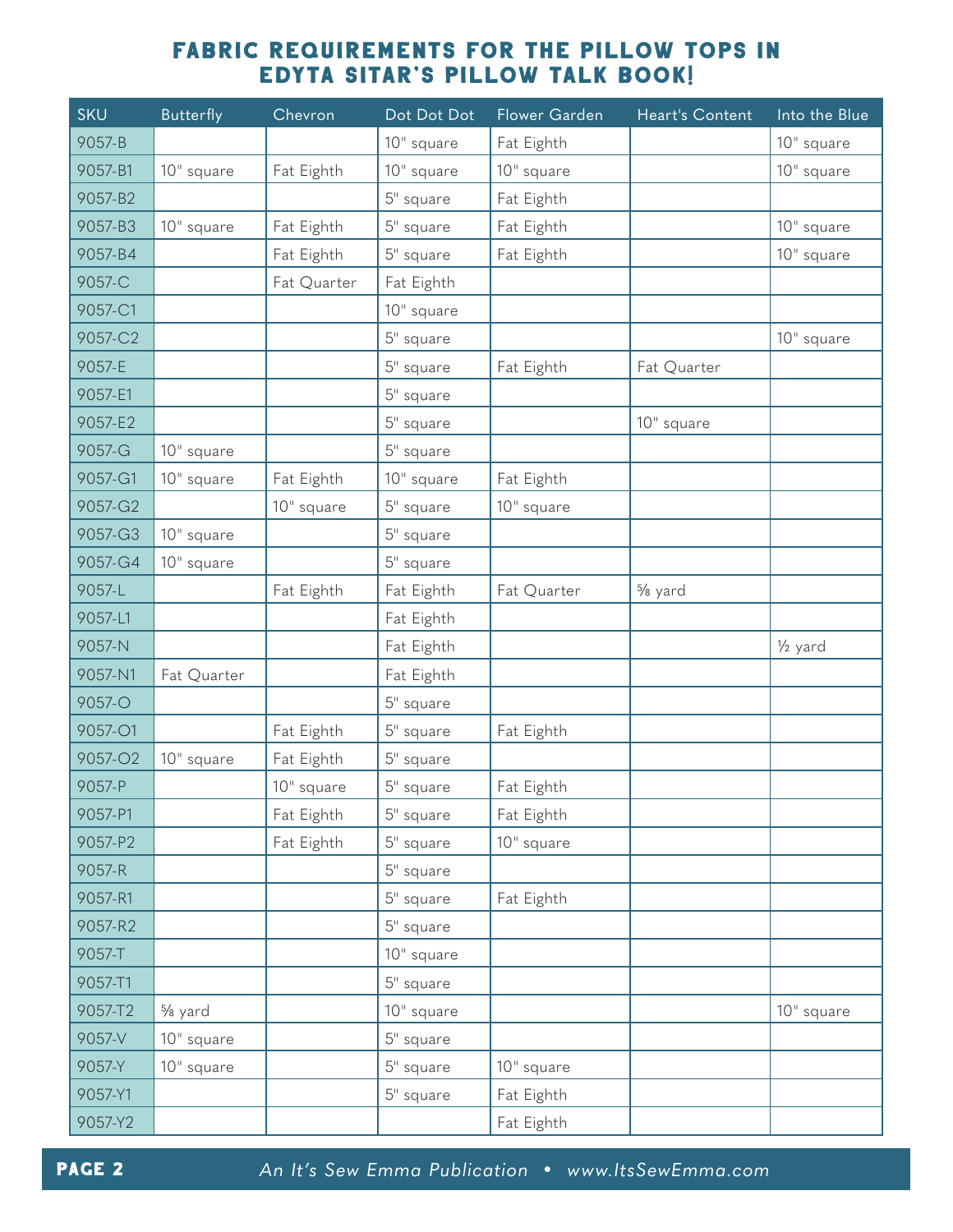| <b>SKU</b> | It's a Maze | Kaleidoscope         | Liberty     | Lone Star   | Love Birds | Lucky Charm          |
|------------|-------------|----------------------|-------------|-------------|------------|----------------------|
| 9057-B     |             |                      | 10" square  |             |            |                      |
| 9057-B1    |             | Fat Quarter          |             |             | 10" square |                      |
| 9057-B2    |             | Fat Quarter          |             |             |            |                      |
| 9057-B3    |             |                      |             |             | 10" square |                      |
| 9057-B4    |             |                      |             |             |            |                      |
| 9057-C     |             |                      |             | Fat Quarter |            |                      |
| 9057-C1    |             |                      |             |             |            |                      |
| 9057-C2    |             |                      |             |             |            |                      |
| 9057-E     |             |                      |             |             | 10" square |                      |
| 9057-E1    |             |                      |             |             | 10" square |                      |
| 9057-E2    |             |                      |             |             | 10" square |                      |
| 9057-G     |             |                      |             |             | 10" square | 1/ <sub>2</sub> yard |
| 9057-G1    |             |                      |             |             | 10" square |                      |
| 9057-G2    |             |                      |             |             | Fat Eighth |                      |
| 9057-G3    |             |                      |             |             | 10" square |                      |
| 9057-G4    |             |                      |             |             |            | $\frac{1}{2}$ yard   |
| 9057-L     | Fat Quarter | 1/ <sub>2</sub> yard | Fat Quarter | Fat Quarter |            |                      |
| 9057-L1    |             |                      |             |             |            |                      |
| 9057-N     |             |                      |             |             |            |                      |
| 9057-N1    |             |                      |             |             | % yard     | % yard               |
| 9057-O     | Fat Quarter |                      |             |             |            |                      |
| 9057-O1    |             |                      |             |             |            |                      |
| 9057-O2    |             |                      |             |             |            |                      |
| 9057-P     |             |                      |             |             |            |                      |
| 9057-P1    |             | Fat Quarter          |             |             |            |                      |
| 9057-P2    |             |                      |             |             |            |                      |
| 9057-R     | Fat Quarter |                      | Fat Eighth  |             | 10" square |                      |
| 9057-R1    |             |                      |             |             |            |                      |
| 9057-R2    |             |                      |             |             | 10" square |                      |
| 9057-T     |             |                      |             |             |            |                      |
| 9057-T1    |             |                      |             |             |            |                      |
| 9057-T2    | 10" square  |                      |             |             |            |                      |
| 9057-V     |             |                      |             |             |            |                      |
| 9057-Y     |             | Fat Quarter          |             | Fat Eighth  |            |                      |
| 9057-Y1    |             |                      |             | Fat Eighth  |            |                      |
| 9057-Y2    | 10" square  | Fat Quarter          |             | Fat Eighth  | 10" square |                      |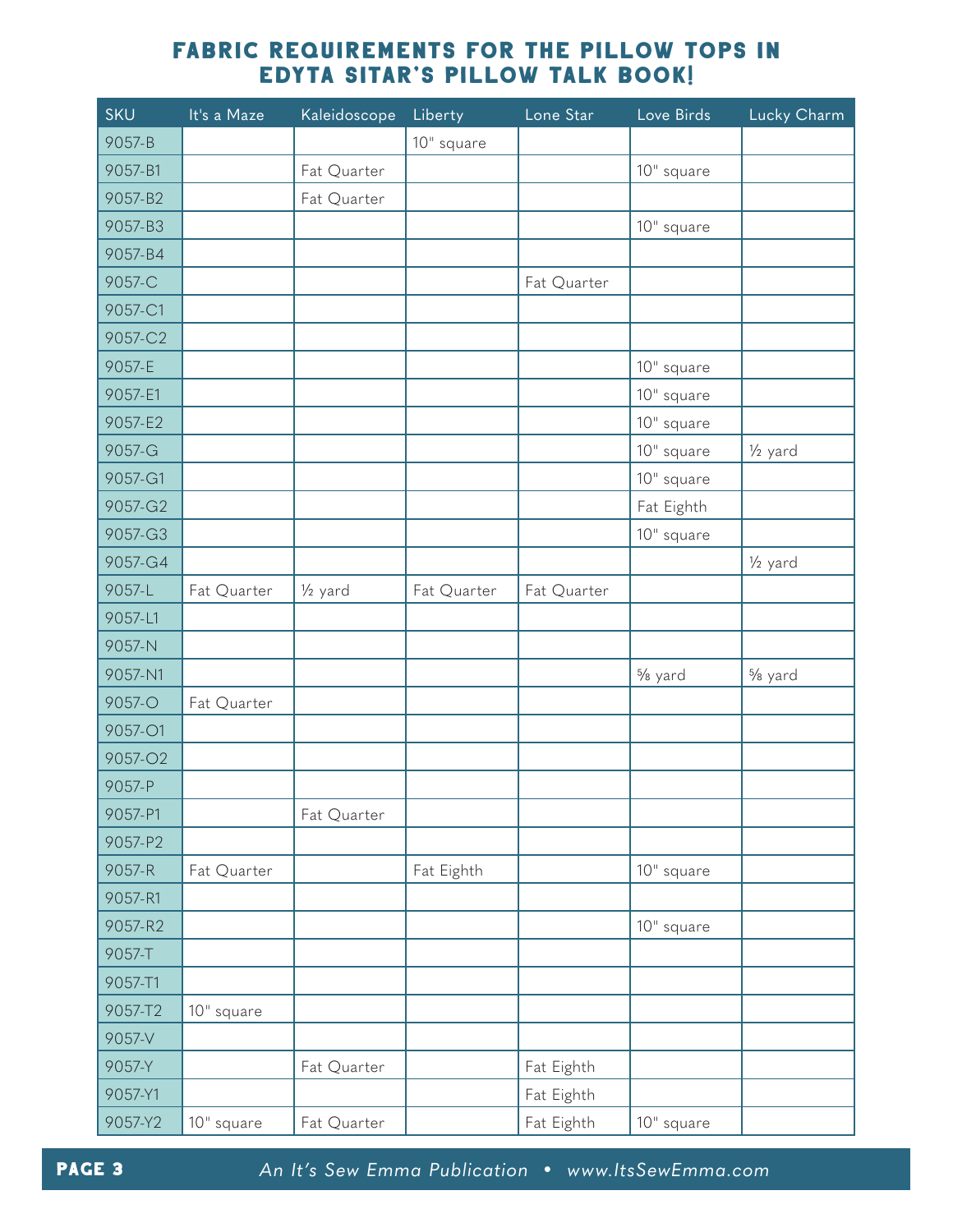| <b>SKU</b> | Mother's Day | Neon Lights  | One Step at a Time   | Plus One           | Prism Glass | Pumpkin     |
|------------|--------------|--------------|----------------------|--------------------|-------------|-------------|
| 9057-B     |              | 10" square   |                      |                    |             |             |
| 9057-B1    |              | 10" square   |                      |                    | Fat Quarter | 10" square  |
| 9057-B2    |              | 10" square   |                      |                    | Fat Quarter | 10" square  |
| 9057-B3    |              | 10" square   |                      |                    | Fat Quarter | 10" square  |
| 9057-B4    |              |              |                      |                    |             |             |
| 9057-C     |              | 10" square   |                      |                    |             | % yard      |
| 9057-C1    |              |              |                      |                    |             |             |
| 9057-C2    | 10" square   | 10" square   |                      |                    |             |             |
| 9057-E     | Fat Eighth   | 10" square   | Fat Eighth           |                    |             |             |
| 9057-E1    | 10" square   | 10" square   | Fat Eighth           |                    |             |             |
| 9057-E2    | Fat Eighth   | 10" square   | Fat Eighth           |                    |             |             |
| 9057-G     | 10" square   | 10" square   |                      |                    |             | 10" square  |
| 9057-G1    | 10" square   | 10" square   |                      |                    |             | 10" square  |
| 9057-G2    | Fat Eighth   |              |                      |                    |             | 10" square  |
| 9057-G3    | 10" square   | 10" square   |                      |                    |             |             |
| 9057-G4    |              |              |                      |                    |             |             |
| 9057-L     |              | 10" square   | 1/ <sub>2</sub> yard | $\frac{1}{2}$ yard | % yard      |             |
| 9057-L1    |              |              |                      |                    |             |             |
| 9057-N     |              | 10" square   |                      |                    |             |             |
| 9057-N1    | % yard       | Fat Eighth   |                      |                    |             |             |
| 9057-O     | 10" square   | 10" square   |                      |                    |             |             |
| 9057-O1    |              |              |                      |                    |             |             |
| 9057-O2    |              | 10" square   |                      |                    | Fat Quarter |             |
| 9057-P     |              |              |                      |                    | Fat Quarter |             |
| 9057-P1    |              |              |                      |                    | 10" square  |             |
| 9057-P2    |              | 10" square   |                      |                    | Fat Quarter |             |
| 9057-R     | 10" square   | 10" square   | Fat Eighth           |                    |             |             |
| 9057-R1    | 10" square   | 10" square   | Fat Eighth           |                    |             |             |
| 9057-R2    | 10" square   | 10" square   | Fat Eighth           |                    |             |             |
| 9057-T     |              |              |                      | 10" square         |             |             |
| 9057-T1    |              |              |                      | 10" square         |             |             |
| 9057-T2    |              | $10°$ square |                      | 10" square         |             |             |
| 9057-V     |              |              |                      |                    |             | 10" square  |
| 9057-Y     |              | 10" square   |                      |                    | Fat Quarter | Fat Quarter |
| 9057-Y1    | 10" square   | 10" square   |                      | Fat Eighth         |             |             |
| 9057-Y2    | 10" square   | 10" square   |                      | 1/4 yard           |             |             |